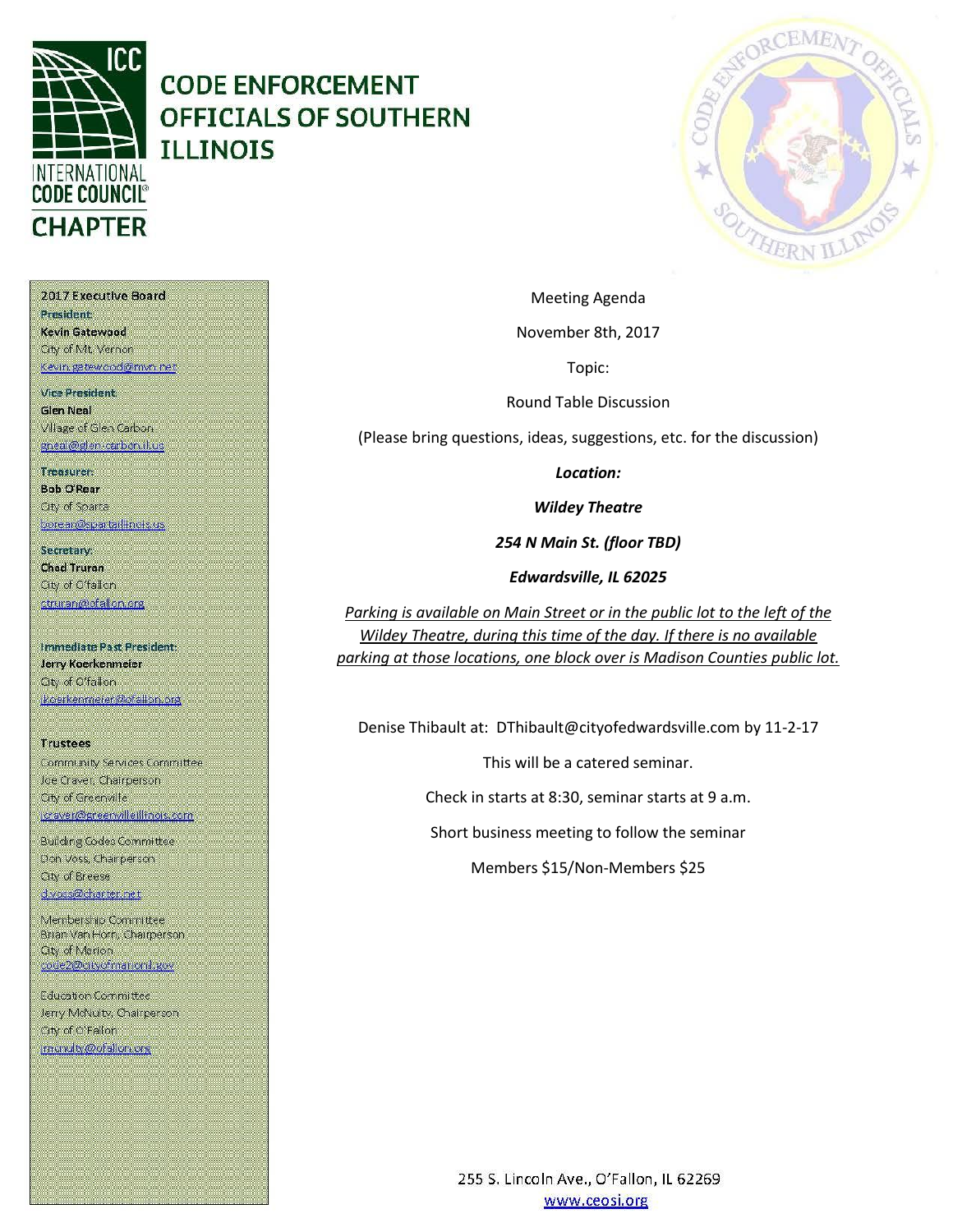

# **CODE ENFORCEMENT OFFICIALS OF SOUTHERN ILLINOIS**



2017 Executive Board **President** Kevin Gatewood City of Mt. Vernon Kevin, gatewood@mvn.net **Vice President. Glen Neal** 

Village of Glen Carbon gneal@glen-carbon.il.uc

### Treasurer:

**Bob O'Rear** Oty of Sparta borear@spartaillinois.us

Secretary: **Chad Truran** City of O'fallon. ctruran@ofallon.org

**Immediate Past President:** Jerry Koerkenmeier Oty of O'fallon (koerkenmerer@ofallon.org

#### **Trustees**

Community Services Committee Joe Craver, Chairperson City of Greenville joraver@greenvilleillinois.com

**Building Codes Committee** Don Voss, Chairperson. City of Breese d.voss@charter.net

Membership Committee Brian Van Horn, Chairperson **City of Marion** code2@dityofmarionil.gov

Education Committee Jerry McNulty, Chairperson City of O'Fallon imenulty@ofallor.org

Meeting Agenda November 8th, 2017 Order of Business Call to Order 1) Introductions & Opening Remarks

2) Officers Roll Call: President Gatewood-Vice President Neal-Treasurer O'Rear-Secretary Truran-Trustee Craver-Trustee McNulty-Trustee Van Horn-Trustee Voss-3) Pledge of Allegiance 4) Recognition of Guests & New Members— 5) Members introduction (State your name, Community and Position) 6) Education-7) Approval of prior meeting minutes— 8)Treasurers Report Bob O'Rear— 9) Membership Report—

- 10) Community Report—
- 11) Building Codes Report—
- 12) ICC Update—
- 13) ICCA Update—
- 14) Old Business—
- 15) New Business—
- 16) Community Chat—
- 17) Adjourn—